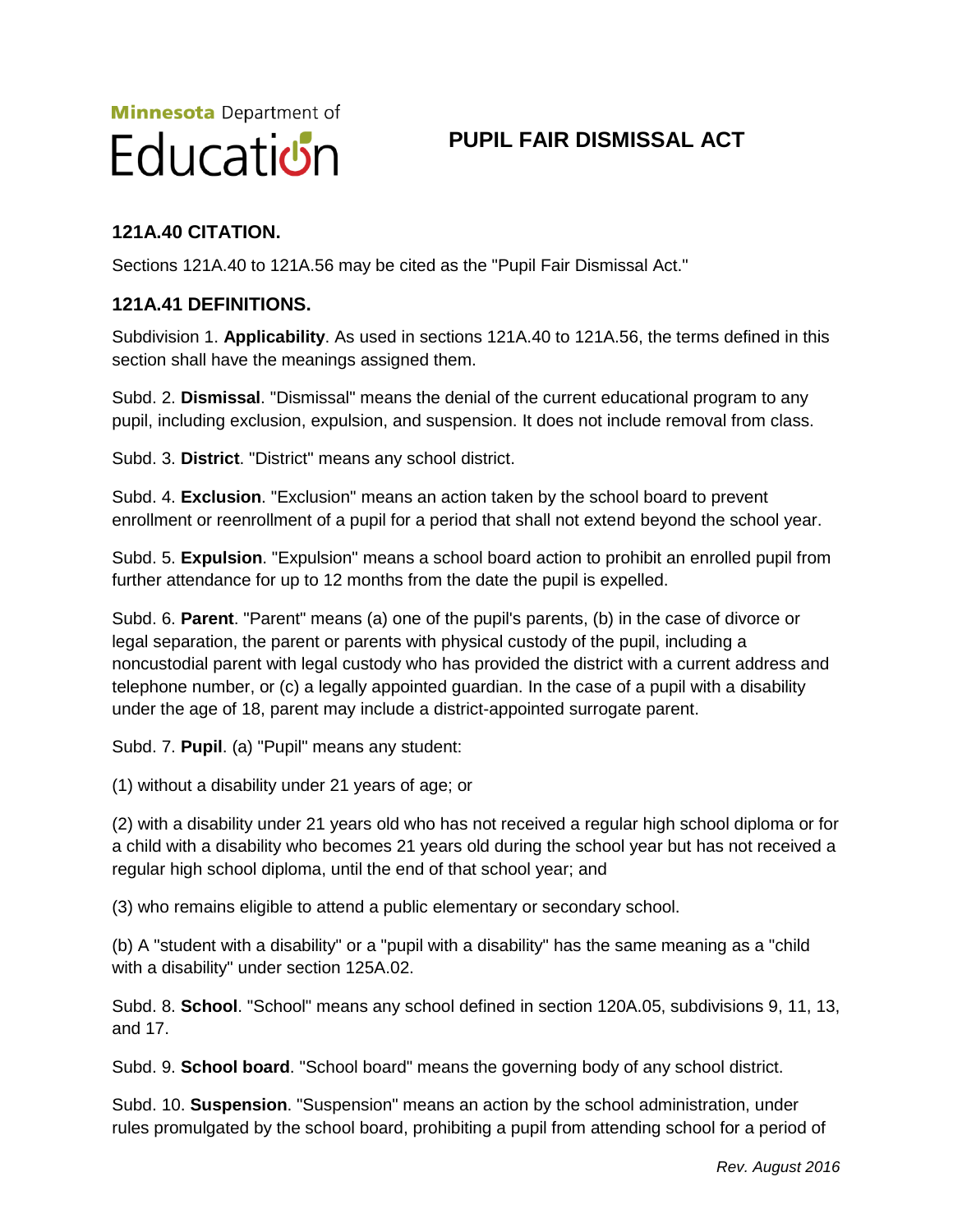no more than ten school days. If a suspension is longer than five days, the suspending administrator must provide the superintendent with a reason for the longer suspension. This definition does not apply to dismissal from school for one school day or less, except as provided in federal law for a student with a disability. Each suspension action may include a readmission plan. The readmission plan shall include, where appropriate, a provision for implementing alternative educational services upon readmission and may not be used to extend the current suspension. Consistent with section 125A.091, subdivision 5, the readmission plan must not obligate a parent to provide a sympathomimetic medication for the parent's child as a condition of readmission. The school administration may not impose consecutive suspensions against the same pupil for the same course of conduct, or incident of misconduct, except where the pupil will create an immediate and substantial danger to self or to surrounding persons or property, or where the district is in the process of initiating an expulsion, in which case the school administration may extend the suspension to a total of 15 school days.

Subd. 11. **Alternative educational services**. "Alternative educational services" may include, but are not limited to, special tutoring, modified curriculum, modified instruction, other modifications or adaptations, instruction through electronic media, special education services as indicated by appropriate assessment, homebound instruction, supervised homework, or enrollment in another district or in an alternative learning center under section 123A.05 selected to allow the pupil to progress toward meeting graduation standards under section 120B.02, although in a different setting.

#### **121A.42 POLICY.**

No public school shall deny due process or equal protection of the law to any public school pupil involved in a dismissal proceeding which may result in suspension, exclusion, or expulsion.

#### **121A.43 EXCLUSION AND EXPULSION OF PUPILS WITH A DISABILITY.**

(a) Consistent with federal law governing days of removal and section 121A.46, school personnel may suspend a child with a disability. When a child with a disability has been suspended for more than five consecutive school days or ten cumulative school days in the same school year, and that suspension does not involve a recommendation for expulsion or exclusion or other change of placement under federal law, relevant members of the child's individualized education program team, including at least one of the child's teachers, shall meet and determine the extent to which the child needs services in order to continue to participate in the general education curriculum, although in another setting, and to progress toward meeting the goals in the child's individualized education program. That meeting must occur as soon as possible, but no more than ten days after the sixth consecutive day of suspension or the tenth cumulative day of suspension has elapsed.

(b) A dismissal for one school day or less is a day or a partial day of suspension if the child with a disability does not receive regular or special education instruction during that dismissal period. The notice requirements under section 121A.46 do not apply to a dismissal of one day or less.

(c) A child with a disability shall be provided alternative educational services to the extent a suspension exceeds five consecutive school days.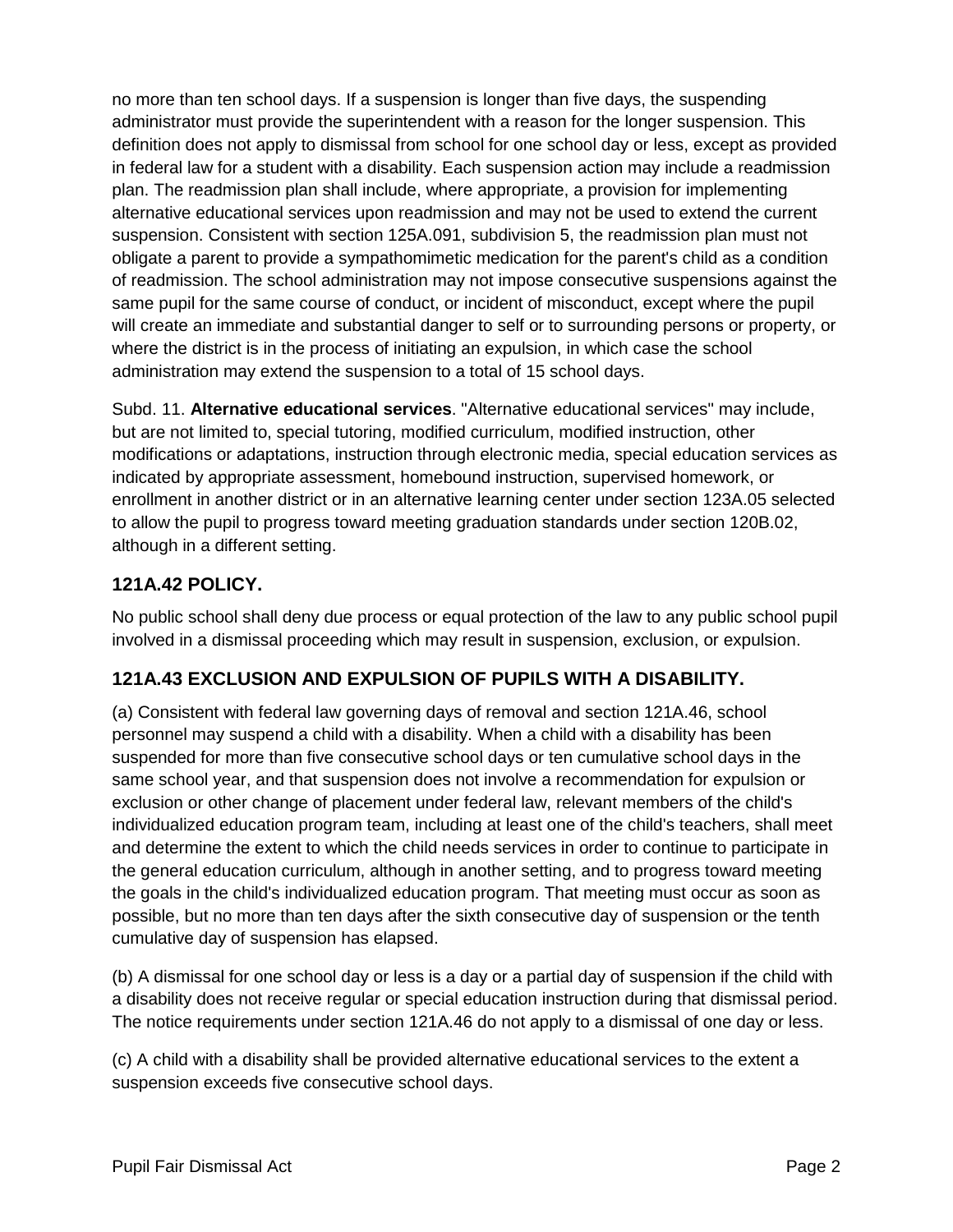(d) Before initiating an expulsion or exclusion under sections 121A.40 to 121A.56, the district, relevant members of the child's individualized education program team, and the child's parent shall, consistent with federal law, determine whether the child's behavior was caused by or had a direct and substantial relationship to the child's disability and whether the child's conduct was a direct result of a failure to implement the child's individualized education program. When a child with a disability who has an individualized education program is excluded or expelled under sections 121A.40 to 121A.56 for misbehavior that is not a manifestation of the child's disability, the district shall continue to provide special education and related services during the exclusion or expulsion.

# **121A.44 EXPULSION FOR POSSESSION OF FIREARM.**

(a) Notwithstanding the time limitation in section 121A.41, subdivision 5, a school board must expel for a period of at least one year a pupil who is determined to have brought a firearm to school except the board may modify this expulsion requirement for a pupil on a case-by-case basis. For the purposes of this section, firearm is as defined in United States Code, title 18, section 921.

(b) Notwithstanding chapter 13, a student's expulsion or withdrawal or transfer from a school after an expulsion action is initiated against the student for a weapons violation under paragraph (a) may be disclosed by the school district initiating the expulsion proceeding. Unless the information is otherwise public, the disclosure may be made only to another school district in connection with the possible admission of the student to the other district.

#### **121A.45 GROUNDS FOR DISMISSAL.**

Subdivision 1. **Provision of alternative programs**. No school shall dismiss any pupil without attempting to provide alternative educational services before dismissal proceedings, except where it appears that the pupil will create an immediate and substantial danger to self or to surrounding persons or property.

Subd. 2. **Grounds for dismissal**. A pupil may be dismissed on any of the following grounds:

(a) willful violation of any reasonable school board regulation. Such regulation must be clear and definite to provide notice to pupils that they must conform their conduct to its requirements;

(b) willful conduct that significantly disrupts the rights of others to an education, or the ability of school personnel to perform their duties, or school sponsored extracurricular activities; or

(c) willful conduct that endangers the pupil or other pupils, or surrounding persons, including school district employees, or property of the school.

Subd. 3. **Parent notification and meeting**. If a pupil's total days of removal from school exceeds ten cumulative days in a school year, the school district shall make reasonable attempts to convene a meeting with the pupil and the pupil's parent or guardian before subsequently removing the pupil from school and, with the permission of the parent or guardian, arrange for a mental health screening for the pupil. The district is not required to pay for the mental health screening. The purpose of this meeting is to attempt to determine the pupil's need for assessment or other services or whether the parent or guardian should have the pupil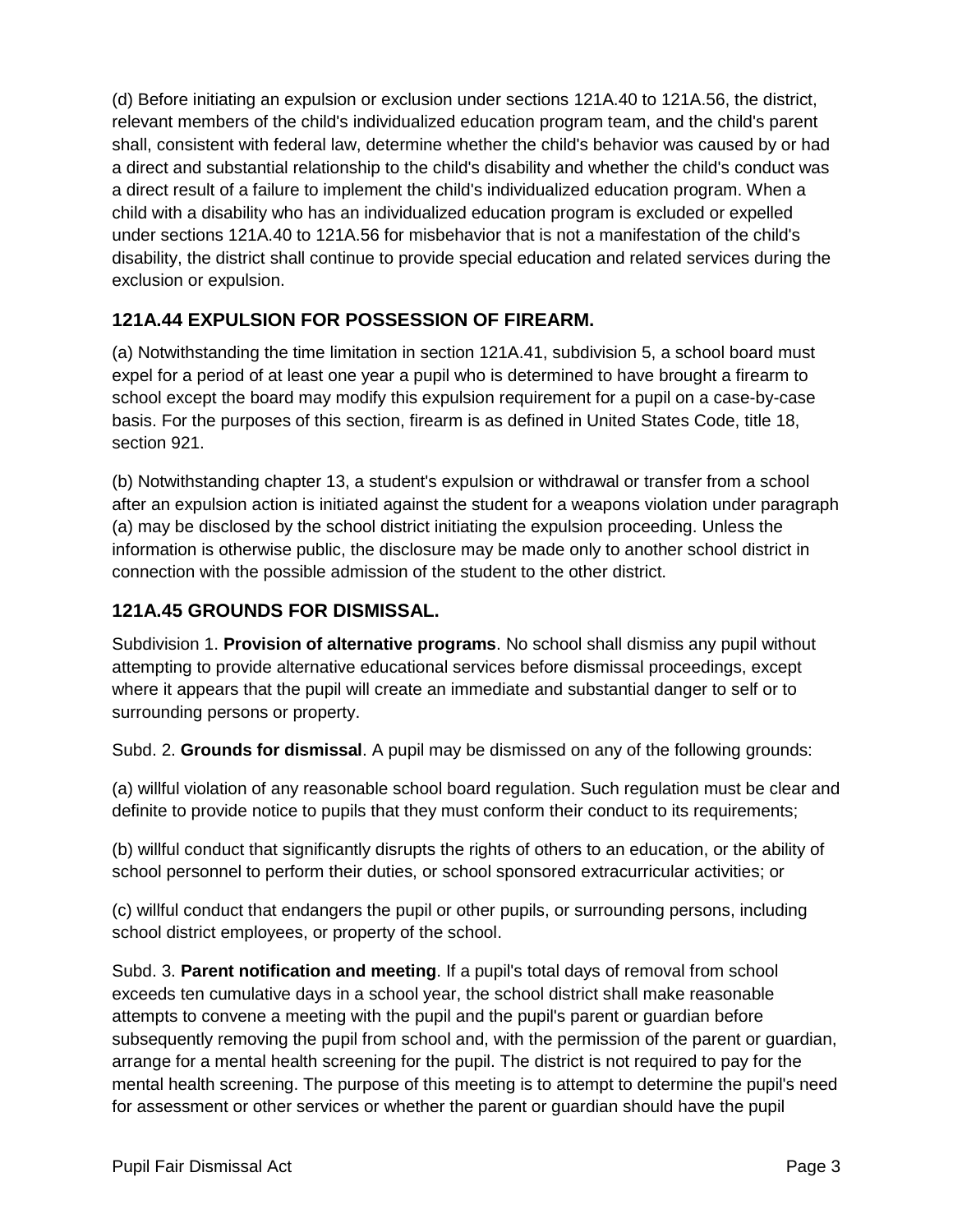assessed or diagnosed to determine whether the pupil needs treatment for a mental health disorder.

## **121A.46 SUSPENSION PROCEDURES.**

Subdivision 1. **Informal administrative conference before suspension**. The school administration shall not suspend a pupil from school without an informal administrative conference with the pupil. The informal administrative conference shall take place before the suspension, except where it appears that the pupil will create an immediate and substantial danger to self or to surrounding persons or property, in which case the conference shall take place as soon as practicable following the suspension.

Subd. 2. **Administrator notifies pupil of grounds for suspension**. At the informal administrative conference, a school administrator shall notify the pupil of the grounds for the suspension, provide an explanation of the evidence the authorities have, and the pupil may present the pupil's version of the facts.

Subd. 3. **Written notice of grounds for suspension**. A written notice containing the grounds for suspension, a brief statement of the facts, a description of the testimony, a readmission plan, and a copy of sections 121A.40 to 121A.56, shall be personally served upon the pupil at or before the time the suspension is to take effect, and upon the pupil's parent or guardian by mail within 48 hours of the conference. The district shall make reasonable efforts to notify the parents of the suspension by telephone as soon as possible following suspension. In the event a pupil is suspended without an informal administrative conference on the grounds that the pupil will create an immediate and substantial danger to surrounding persons or property, the written notice shall be served upon the pupil and the pupil's parent or guardian within 48 hours of the suspension. Service by mail is complete upon mailing.

Subd. 4. **Suspension pending expulsion or exclusion hearing**. Notwithstanding the provisions of subdivisions 1 and 3, the pupil may be suspended pending the school board's decision in the expulsion or exclusion hearing; provided that alternative educational services are implemented to the extent that suspension exceeds five days.

#### **121A.47 EXCLUSION AND EXPULSION PROCEDURES.**

Subdivision 1. **Requiring a hearing; pupil may waive hearing**. No exclusion or expulsion shall be imposed without a hearing, unless the right to a hearing is waived in writing by the pupil and parent or guardian. The action shall be initiated by the school board or its agent.

Subd. 2. **Written notice**. Written notice of intent to take action shall:

(a) be served upon the pupil and the pupil's parent or guardian personally or by mail;

(b) contain a complete statement of the facts, a list of the witnesses and a description of their testimony;

(c) state the date, time, and place of the hearing;

(d) be accompanied by a copy of sections 121A.40 to 121A.56;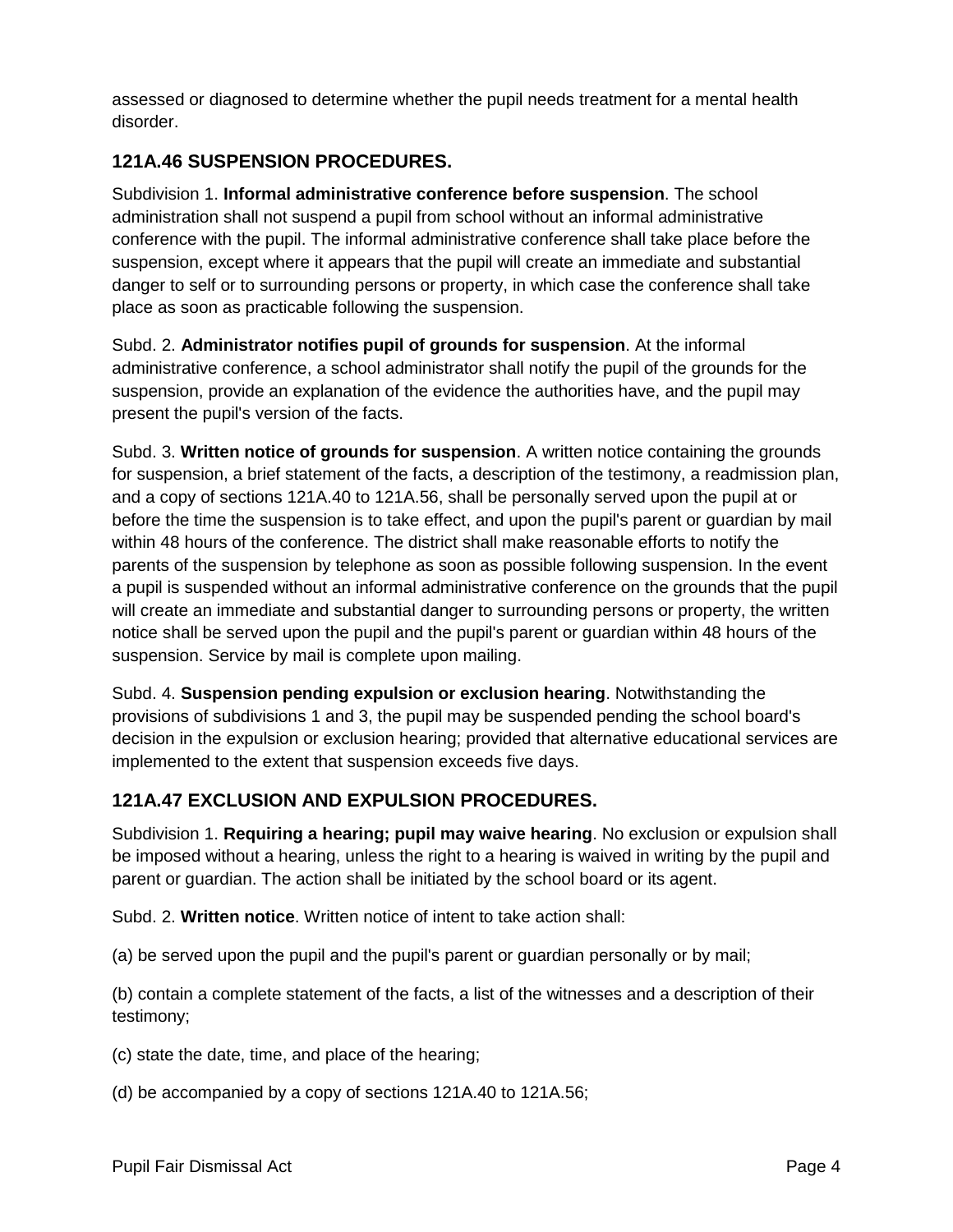(e) describe alternative educational services accorded the pupil in an attempt to avoid the expulsion proceedings; and

(f) inform the pupil and parent or guardian of the right to:

(1) have a representative of the pupil's own choosing, including legal counsel, at the hearing. The district shall advise the pupil's parent or guardian that free or low-cost legal assistance may be available and that a legal assistance resource list is available from the Department of Education;

- (2) examine the pupil's records before the hearing;
- (3) present evidence; and
- (4) confront and cross-examine witnesses.

Subd. 3. **Hearing schedule**. The hearing shall be scheduled within ten days of the service of the written notice unless an extension, not to exceed five days, is requested for good cause by the school board, pupil, parent or guardian.

Subd. 4. **Convenient time and place of hearing**. The hearing shall be at a time and place reasonably convenient to pupil, parent or guardian.

Subd. 5. **Closed or open hearing**. The hearing shall be closed unless the pupil, parent or guardian requests an open hearing.

Subd. 6. **Impartial hearer**. The hearing shall take place before:

- (1) an independent hearing officer;
- (2) a member of the school board;
- (3) a committee of the school board; or
- (4) the full school board;

as determined by the school board. The hearing shall be conducted in a fair and impartial manner.

Subd. 7. **Creating hearing record.** The school board shall record the hearing proceedings at district expense, and a party may obtain a transcript at its own expense. Testimony shall be given under oath. The hearing officer or a member of the school board shall have the power to issue subpoenas and administer oaths.

Subd. 8. **Access to pupil's records**. At a reasonable time prior to the hearing, the pupil, parent or guardian, or representative, shall be given access to all public school system records pertaining to the pupil, including any tests or reports upon which the proposed action may be based.

Subd. 9. **Pupil's right to compel testimony**. The pupil, parent or guardian, or representative, shall have the right to compel the attendance of any official employee or agent of the public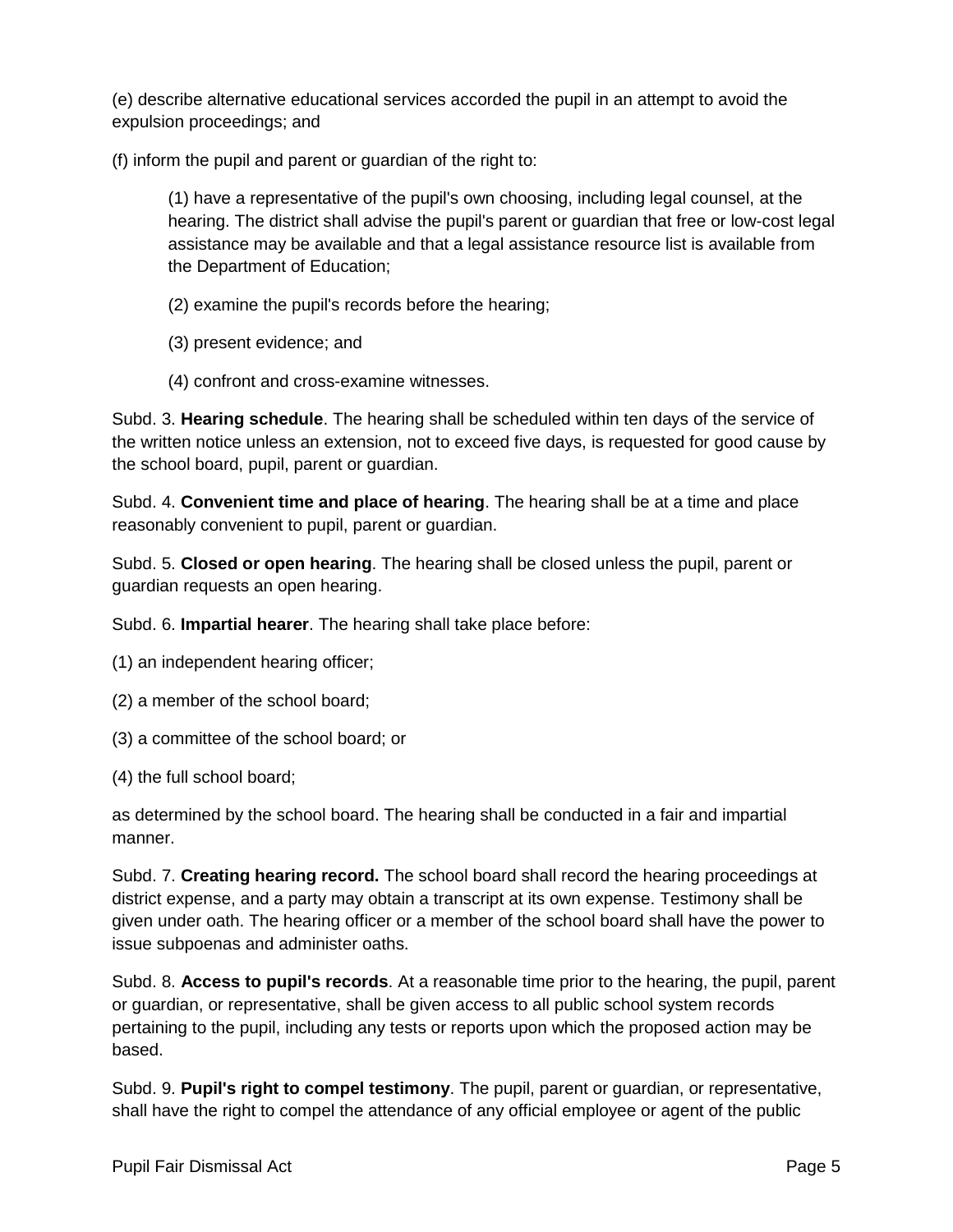school system or any public employee or any other person who may have evidence upon which the proposed action may be based, and to confront and to cross-examine any witness testifying for the public school system.

Subd. 10. **Pupil's right to present evidence and testimony.** The pupil, parent or guardian, or representative, shall have the right to present evidence and testimony, including expert psychological or educational testimony.

Subd. 11. **Pupil not compelled to testify.** The pupil cannot be compelled to testify in the dismissal proceedings.

Subd. 12. **Hearer's recommendation limited to evidence at hearing; service within two days**. The recommendation of the hearing officer or school board member or committee shall be based solely upon substantial evidence presented at the hearing and must be made to the school board and served upon the parties within two days of the end of the hearing.

Subd. 13. **Basis of school board decision; opportunity for comment**. The school board shall base its decision upon the recommendation of the hearing officer or school board member or committee and shall render its decision at a meeting held within five days after receiving the recommendation. The school board may provide the parties with the opportunity to present exceptions and comments to the hearing officer's recommendations provided that neither party presents any evidence not admitted at the hearing. The decision by the school board must be based on the record, must be in writing, and must state the controlling facts on which the decision is made in sufficient detail to apprise the parties and the commissioner of education of the basis and reason for the decision.

Subd. 14. **Admission or readmission plan**. (a) A school administrator shall prepare and enforce an admission or readmission plan for any pupil who is excluded or expelled from school. The plan may include measures to improve the pupil's behavior, including completing a character education program, consistent with section 120B.232, subdivision 1, and require parental involvement in the admission or readmission process, and may indicate the consequences to the pupil of not improving the pupil's behavior.

(b) The definition of suspension under section 121A.41, subdivision 10, does not apply to a student's dismissal from school for one school day or less, except as provided under federal law for a student with a disability. Each suspension action may include a readmission plan. A readmission plan must provide, where appropriate, alternative education services, which must not be used to extend the student's current suspension period. Consistent with section 125A.091, subdivision 5, a readmission plan must not obligate a parent or guardian to provide psychotropic drugs to their student as a condition of readmission. School officials must not use the refusal of a parent or guardian to consent to the administration of psychotropic drugs to their student or to consent to a psychiatric evaluation, screening or examination of the student as a ground, by itself, to prohibit the student from attending class or participating in a school-related activity, or as a basis of a charge of child abuse, child neglect or medical or educational neglect.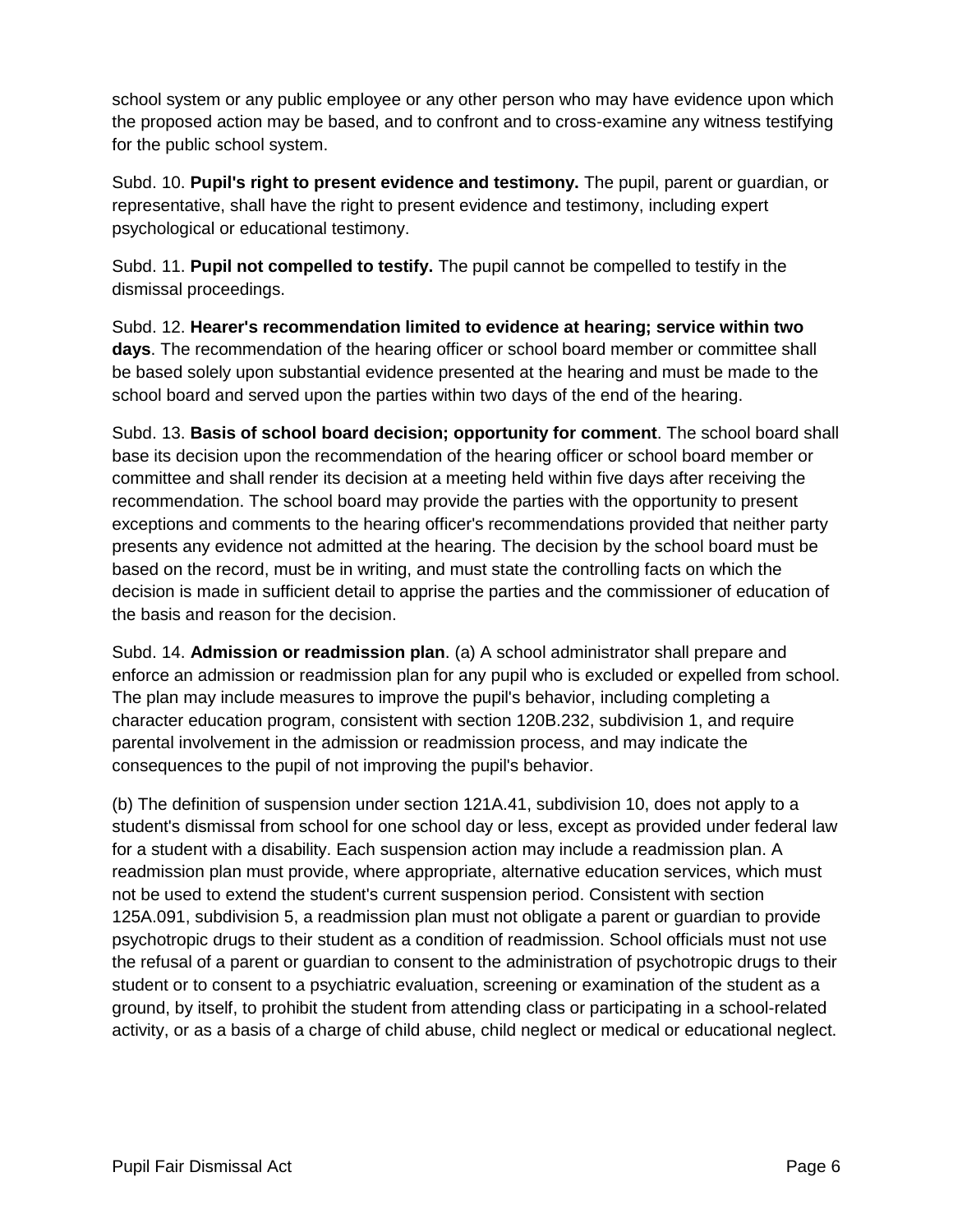#### **121A.48 GOOD FAITH EXCEPTION.**

A violation of the technical provisions of the Pupil Fair Dismissal Act, made in good faith, is not a defense to a disciplinary procedure under the act unless the pupil can demonstrate actual prejudice as a result of the violation.

#### **121A.49 APPEAL.**

A party to an exclusion or expulsion decision made under sections 121A.40 to 121A.56 may appeal the decision to the commissioner of education within 21 calendar days of school board action. Upon being served with a notice of appeal, the district shall provide the commissioner and the parent or guardian with a complete copy of the hearing record within five days of its receipt of the notice of appeal. All written submissions by the appellant must be submitted and served on the respondent within ten days of its actual receipt of the transcript. All written submissions by the respondent must be submitted and served on the appellant within ten days of its actual receipt of the written submissions of the appellant. The decision of the school board must be implemented during the appeal to the commissioner.

In an appeal under this section, the commissioner may affirm the decision of the agency, may remand the decision for additional findings, or may reverse or modify the decision if the substantial rights of the petitioners have been prejudiced because the administrative findings, inferences, conclusions, or decisions are:

- (1) in violation of constitutional provisions;
- (2) in excess of the statutory authority or jurisdiction of the school district;
- (3) made upon unlawful procedure, except as provided in section 121A.48;
- (4) affected by other error of law;
- (5) unsupported by substantial evidence in view of the entire record submitted; or
- (6) arbitrary or capricious.

The commissioner or the commissioner's representative shall make a final decision based upon the record. The commissioner shall issue a decision within 30 calendar days of receiving the entire record and the parties' written submission on appeal. The commissioner's decision shall be final and binding upon the parties after the time for appeal expires under section 121A.50.

#### **121A.50 JUDICIAL REVIEW.**

The decision of the commissioner of education made under sections 121A.40 to 121A.56 is subject to judicial review under sections 14.63 to 14.69. The decision of the commissioner is stayed pending an appeal under this section.

#### **121A.51 REPORTS TO SERVICE AGENCY.**

The school board shall report any action taken pursuant to sections 121A.40 to 121A.56 to the appropriate public service agency, when the pupil is under the supervision of such agency.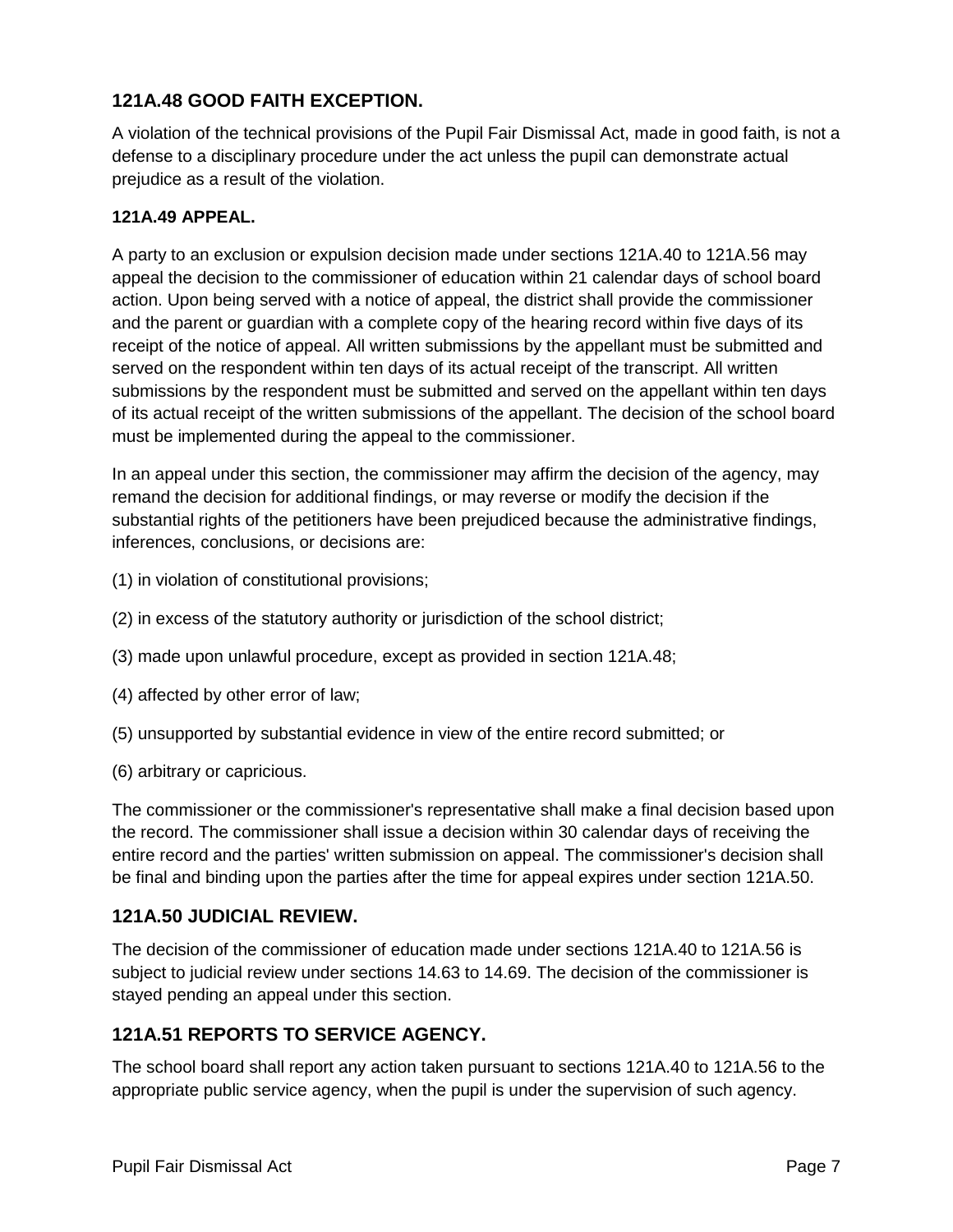# **121A.52 NONAPPLICATION OF COMPULSORY ATTENDANCE LAW.**

The provisions of section 120A.22, subdivision 5, shall not apply to any pupil during a dismissal pursuant to sections 121A.40 to 121A.56.

## **121A.53 REPORT TO COMMISSIONER OF EDUCATION.**

Subdivision 1. **Exclusions and expulsions; physical assaults.** The school board must report through the department electronic reporting system each exclusion or expulsion and each physical assault of a district employee by a student within 30 days of the effective date of the dismissal action or assault to the commissioner of education. This report must include a statement of alternative educational services, or other sanction, intervention, or resolution in response to the assault given the pupil and the reason for, the effective date, and the duration of the exclusion or expulsion or other sanction, intervention, or resolution. The report must also include the student's age, grade, gender, race, and special education status.

Subd. 2. **Report**. (a) The school board must include state student identification numbers of affected pupils on all dismissal and other disciplinary reports required by the department. The department must report annually to the commissioner summary data on the number of dismissals and physical assaults of district employees by a student by age, grade, gender, race, and special education status of the affected pupils. All dismissal and other disciplinary reports must be submitted through the department electronic reporting system.

(b) The commissioner must aggregate the district data reported under this section and include the aggregated data, including aggregated data on physical assaults of a district employee by a student, in the annual school performance reports under section 120B.36.

# **121A.54 NOTICE OF RIGHT TO BE REINSTATED.**

Whenever a pupil fails to return to school within ten school days of the termination of dismissal, a school administrator shall inform the pupil and the pupil's parents by mail of the pupil's right to attend and to be reinstated in the public school.

# **121A.55 POLICIES TO BE ESTABLISHED.**

(a) The commissioner of education shall promulgate guidelines to assist each school board. Each school board shall establish uniform criteria for dismissal and adopt written policies and rules to effectuate the purposes of sections 121A.40 to 121A.56. The policies shall emphasize preventing dismissals through early detection of problems and shall be designed to address students' inappropriate behavior from recurring. The policies shall recognize the continuing responsibility of the school for the education of the pupil during the dismissal period. The alternative educational services, if the pupil wishes to take advantage of them, must be adequate to allow the pupil to make progress towards meeting the graduation standards adopted under section 120B.02 and help prepare the pupil for readmission.

(b) An area learning center under section 123A.05 may not prohibit an expelled or excluded pupil from enrolling solely because a district expelled or excluded the pupil. The board of the area learning center may use the provisions of the Pupil Fair Dismissal Act to exclude a pupil or to require an admission plan.